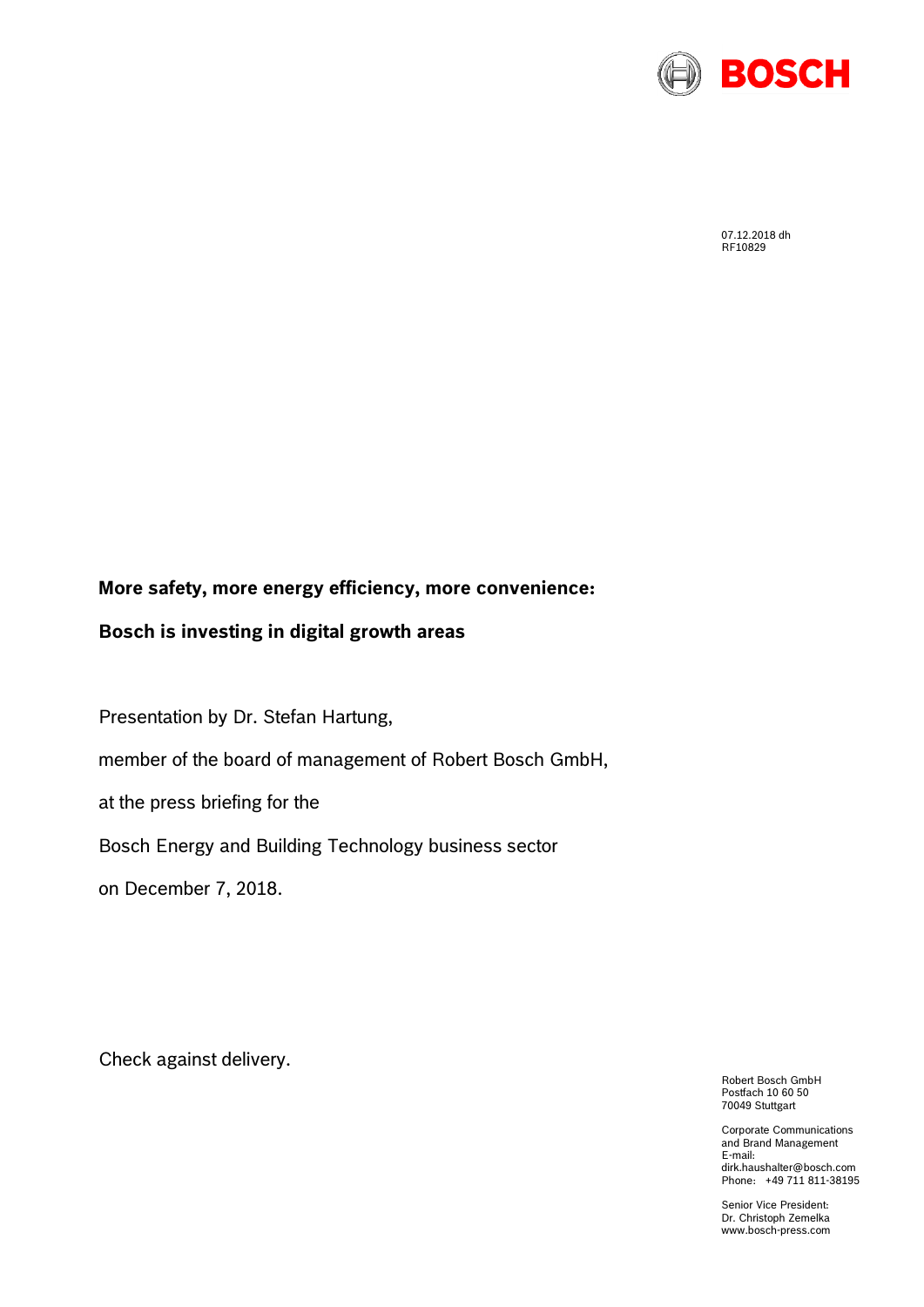Ladies and gentlemen:

Welcome to our press briefing, whether you're here in person at Schillerhöhe or joining us by webcast. To those of you here in person, I would like to say welcome to our newly refurbished building. As you made your way to this auditorium, you may have noticed how it is above all the work environment itself that we have modernized, with a focus on collaborative work methods.

And whether making your way here today or to your office every day, you may also have passed by a solution or two from the Bosch business sector organizing today's event. Did you notice? Probably not. That's because energy and building technology is often behind the scenes; our solutions do not always immediately leap to the eye. But even with invisible solutions, we are helping to make people's everyday lives safer, more secure, more efficient, and more comfortable. That's what we want to talk about today, with a focus on three issues:

- **User experience** involving customers early on in the development of products and services;
- **Connectivity and artificial intelligence** applying sensors, software, and self-learning systems to make solutions smart; and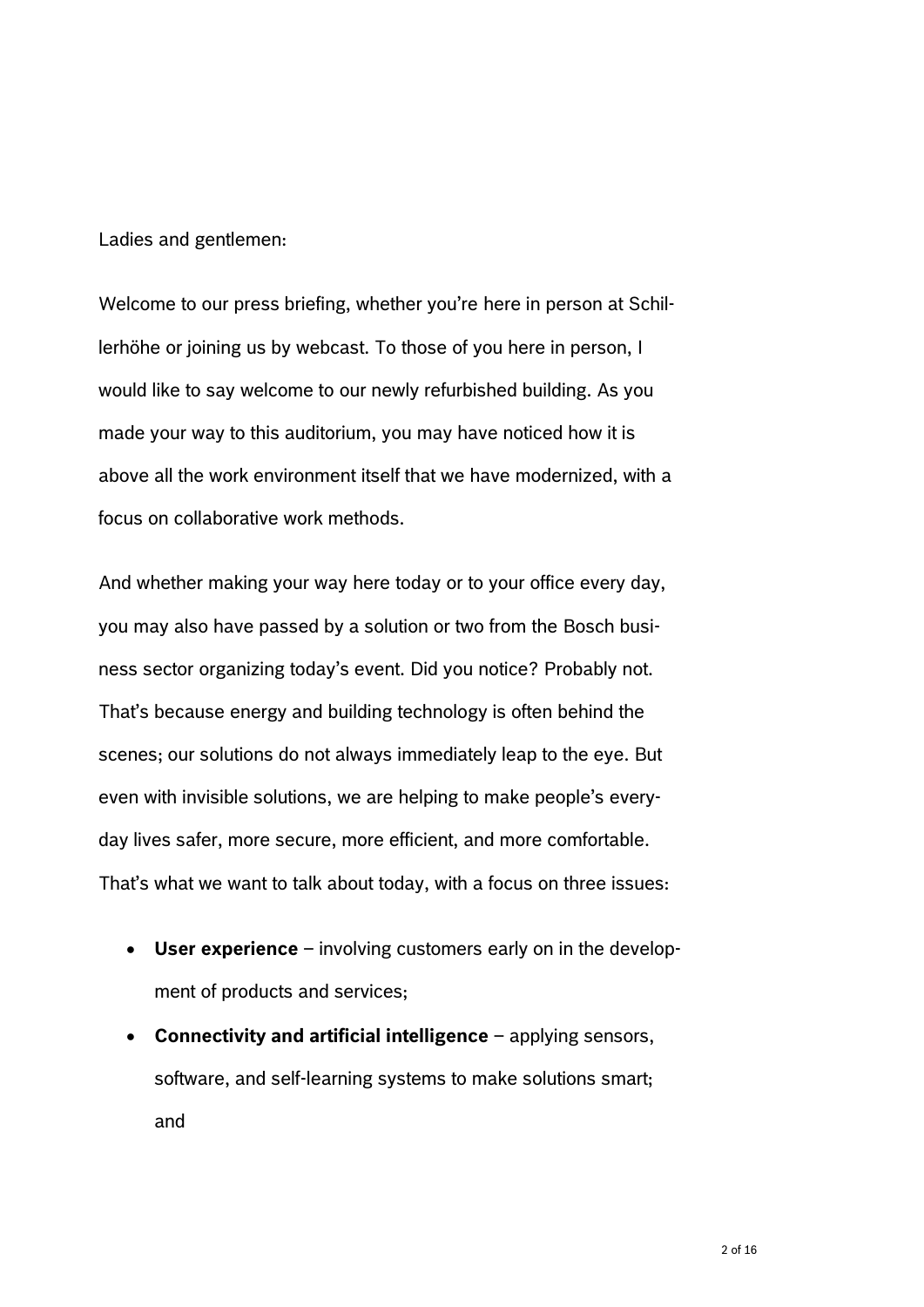**Partnerships, platforms, and interoperability** – opening up various providers' systems so they can work with each other.

These are crucial topics for us at Bosch as we systematically drive forward the internet of things, or IoT for short. And they are crucial not at some point in the distant future, but here and now. More than ever, we firmly believe that the IoT will fundamentally improve people's everyday lives. Smart energy and building technology enhances convenience and security, saves energy, reduces operating costs, and is good for the environment. Specifically, we offer products and services for efficiently generating, metering, managing, storing, and securing energy. I'm talking about connected heating, cooling, and ventilation systems in office buildings, about smart home applications for private homes, and of course about energy storage in industry.

What role do user experience, artificial intelligence, software platforms, and interoperability play in all this? They are decisive in leveraging the opportunities of the IoT.

But before we go into more detail about solutions and services in energy and building technology, I would like to take a moment to briefly review current trends, the market environment, and business developments over the past year.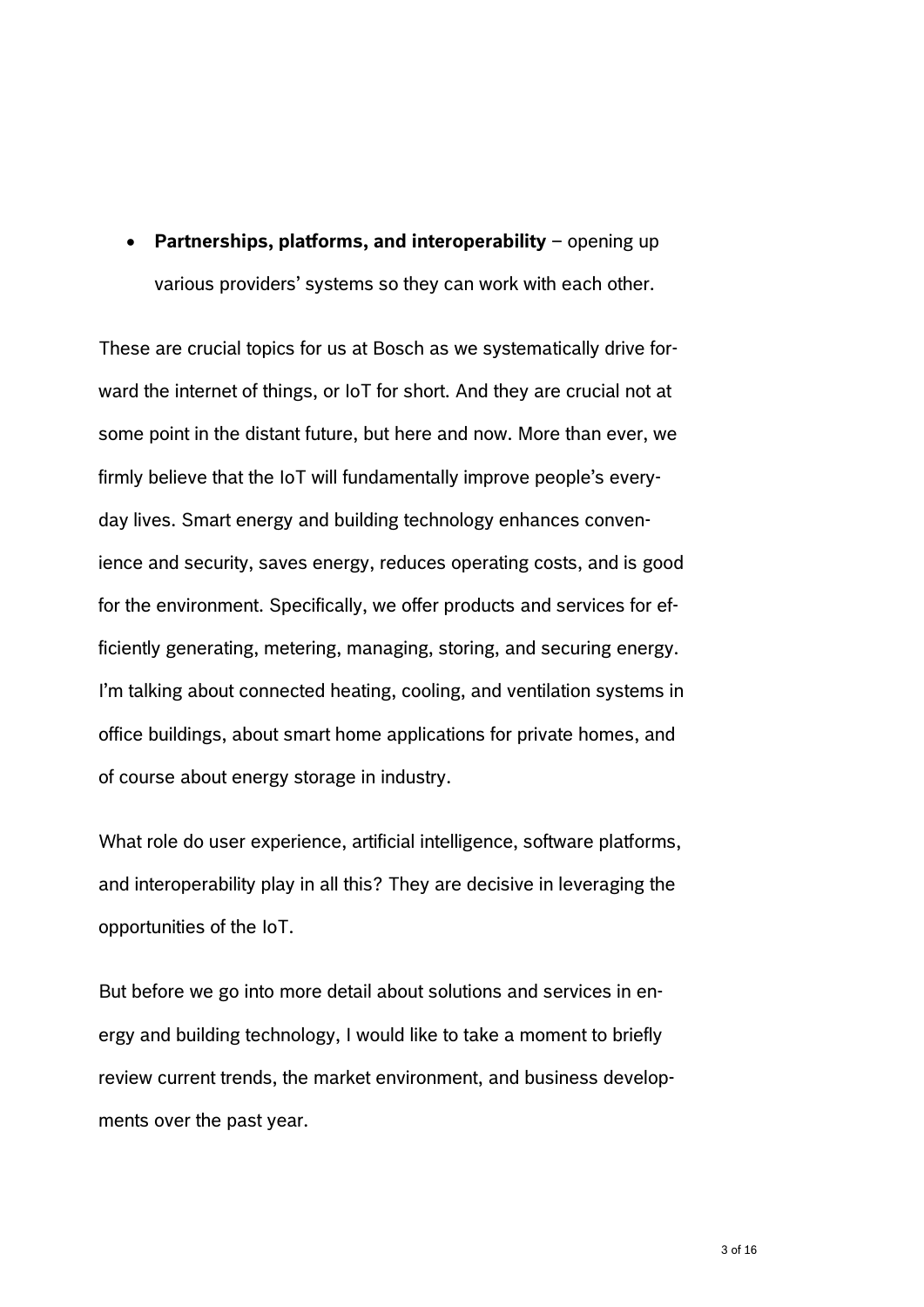**Growth by saving – the market potential of efficient solutions**  Experts predict that by 2050, there will be more than six billion people living in urban areas worldwide – twice as many as there are now, or 70 percent of the global population. Cities already account for some 75 percent of power consumption, with 40 percent going to buildings alone. By 2035, global energy consumption will have increased by a total of 30 percent, once again driving up  $CO<sub>2</sub>$  emissions. In light of these trends, smart – meaning connected – solutions for more efficient energy use are key to climate action. After all, they not only provide a pleasant indoor climate simply and automatically – they also reduce energy consumption and costs, and consequently also  $CO<sub>2</sub>$  emissions. Digitalizing buildings, then, has an ecological impact as well – and it is clearly becoming more popular. Experts predict that some 230 million homes worldwide – roughly 15 percent of all homes – will be intelligently connected by 2020. The research organization Gartner estimates that the global market for the internet of things will grow by 35 percent each year until 2020, reaching a value of 250 billion U.S. dollars. We at Bosch want to tap into this market potential, too. In 2017, Bosch sold 38 million web-enabled products. The Energy and Building Technology business sector shared in that as well, selling more than 13 million web-enabled devices, among them security cameras and heating systems.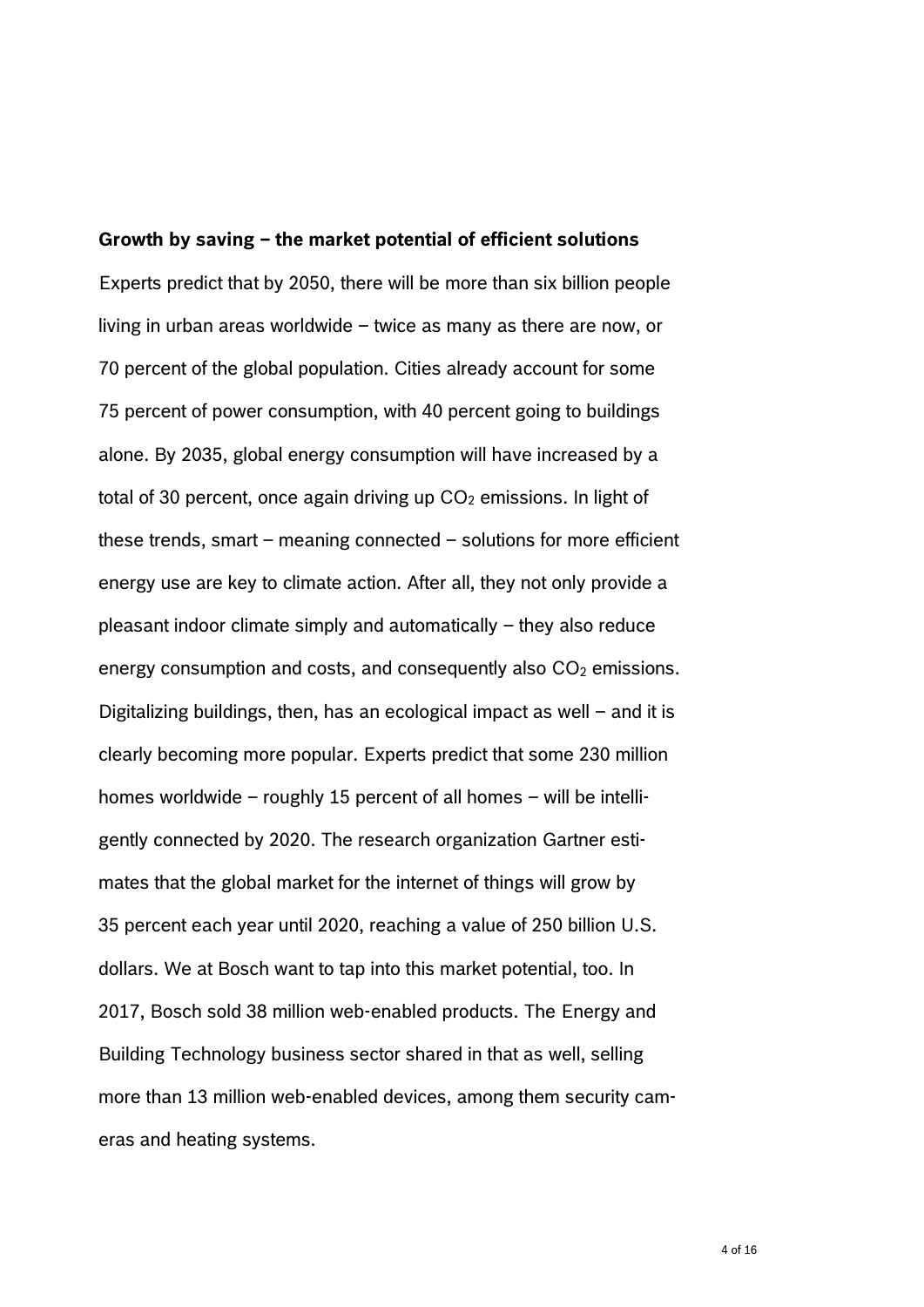The sector is growing – moderately so, but growing all the same. This year, its sales will rise from 5.4 to 5.5 billion euros, or by 2 percent. The reported sales figure has above all been affected by the weakness of the U.S. dollar and the Turkish lira. If we adjust for such exchangerate effects, we arrive at a growth figure of 6 percent. The number of associates in Energy and Building Technology will (likely) have grown from some 31,700 to 32,400 over the course of the year.

Ladies and gentlemen, the internet of things is and will remain the main driver of our business beyond the current year. Its growth is skyrocketing. Market researchers expect there to be more than 14 billion connected things around the world next year. By 2021, the figure will be 25 billion. This is not a case of connectivity for its own sake, but instead about using connected solutions to make people's everyday lives better. What are we at Bosch doing to achieve this goal?

#### **Knowing what the customer wants – user experience**

First off: products and services have to make sense from a technological perspective. But that's not enough: they also have to be fun to use! Our customers want products that are simple and intuitive to operate and that solve problems. In short, we have to know what users want and need – if possible, even before they themselves know or consciously formulate it.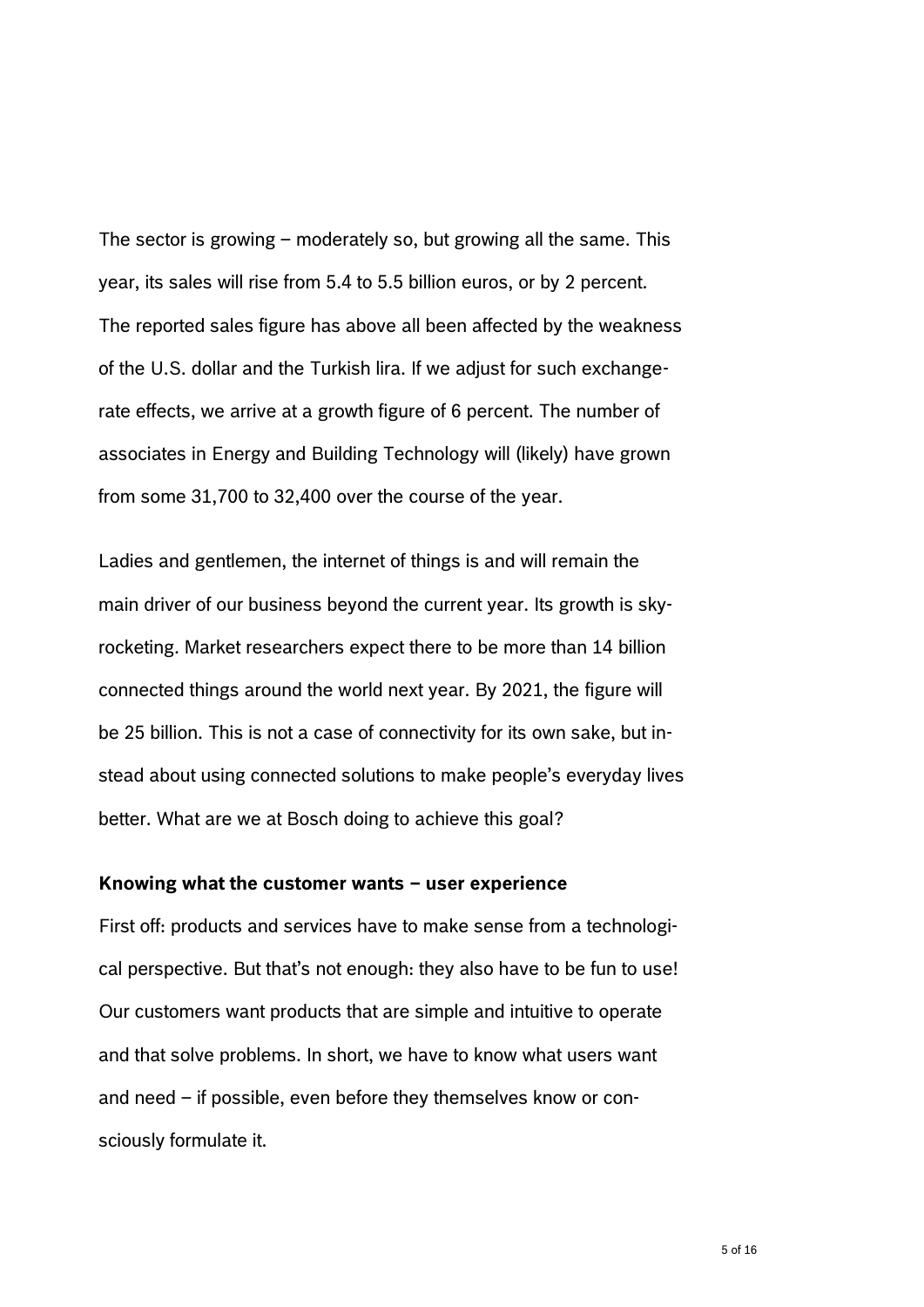To do this, we have to systematically get closer to our users, their needs, and their expectations. And this is precisely what we're doing at Bosch with our user experience approach. Over the past six years, we've trained more than 13,000 associates in this approach. It has four key phases: observing users, analyzing the observations, rapid prototyping, and user tests. We repeat these phases until we are satisfied with the result and the product. As you can see, we involve our customers in the development of products and services right from the beginning. And we adapt function and design to the insights we gain in the process. This doesn't stop with the market launch: the product stays in the focus of our user experience team, even when it is in the hands of the user.

Let me give you an example. We already considered input from potential users when developing our **360° indoor camera**. But following the product launch of this security camera in mid-2017, our product engineers stayed in regular contact with our customers, evaluating 1,000 feedback reports and talking with many of the users. As a result, more than 20 new functions have been added since the market launch, including camera control with Alexa, detection of suspicious noises, and options for panning and zooming live video instead of just passively watching what happens at home. The expanded functions of the 360°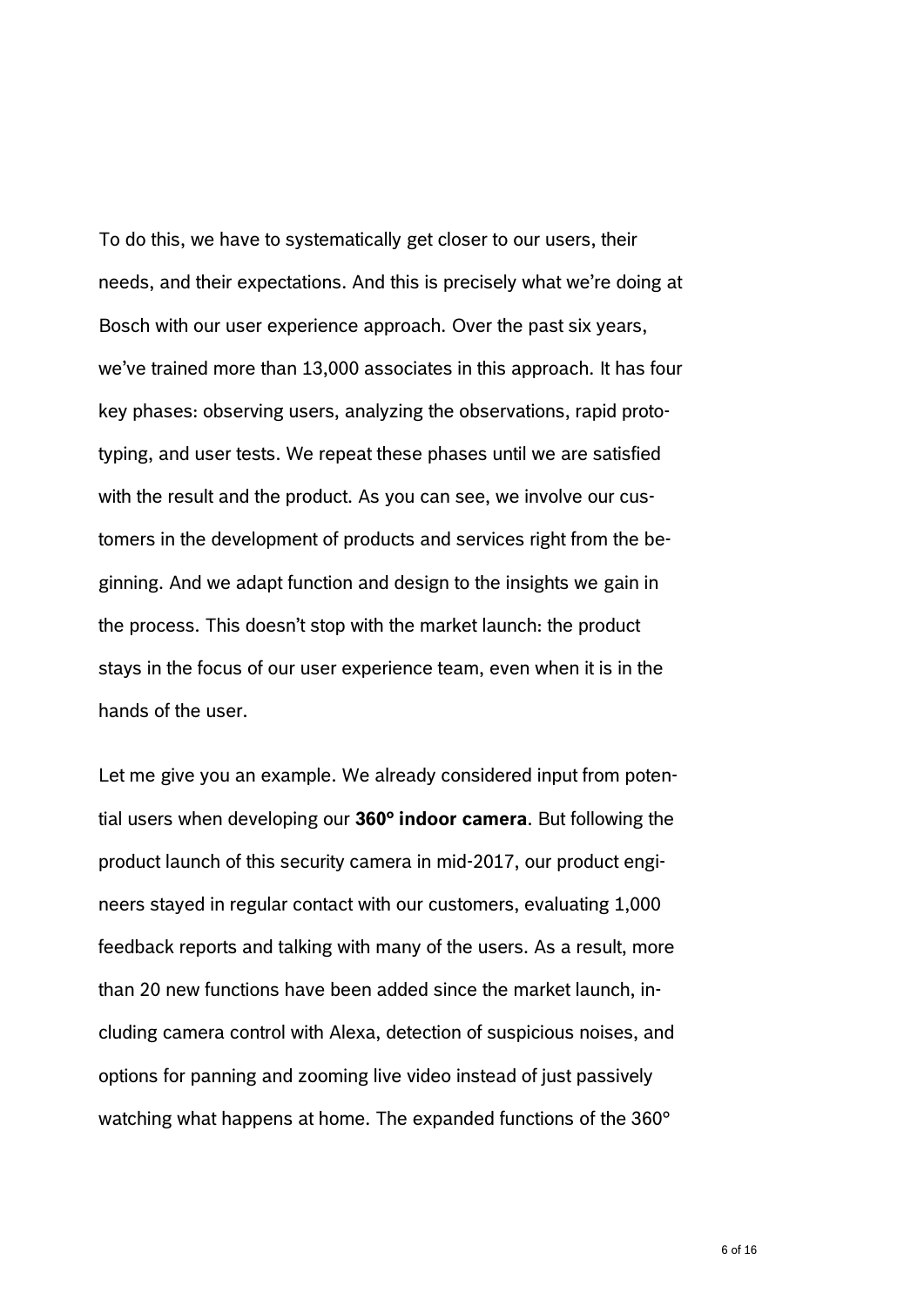indoor camera demonstrate how we in effect turn users into developers, learning from them and their experiences.

The same approach informs our **DICENTIS conference system** for interpreters. Imagine EU representatives meeting for a European digital summit – politicians who have to reach joint decisions, despite speaking 24 different languages. They need interpreters who can concentrate fully on correctly translating what is being said, instead of worrying about technical problems. That is why we collaborated with them to develop a lectern that expands our DICENTIS system. We showed interpreters drawings, wooden models, and prototypes, and then improved the arrangement of the controls on the basis of their feedback. The lectern can be operated intuitively, so even interpreters with visual impairment can use it. In addition, we made installation easier: interpreters can store their settings in the system and call them up using a personal NFC (near-field communication) card. They simply hold their card in front of the lectern, and all individual configurations are immediately available. This is our conception of the user experience: focusing on people and their specific needs.

#### **Connectivity and artificial intelligence go hand in hand**

Making life easier for people, relieving them of routine tasks, and freeing up time for creative work or for recreation – all these are equally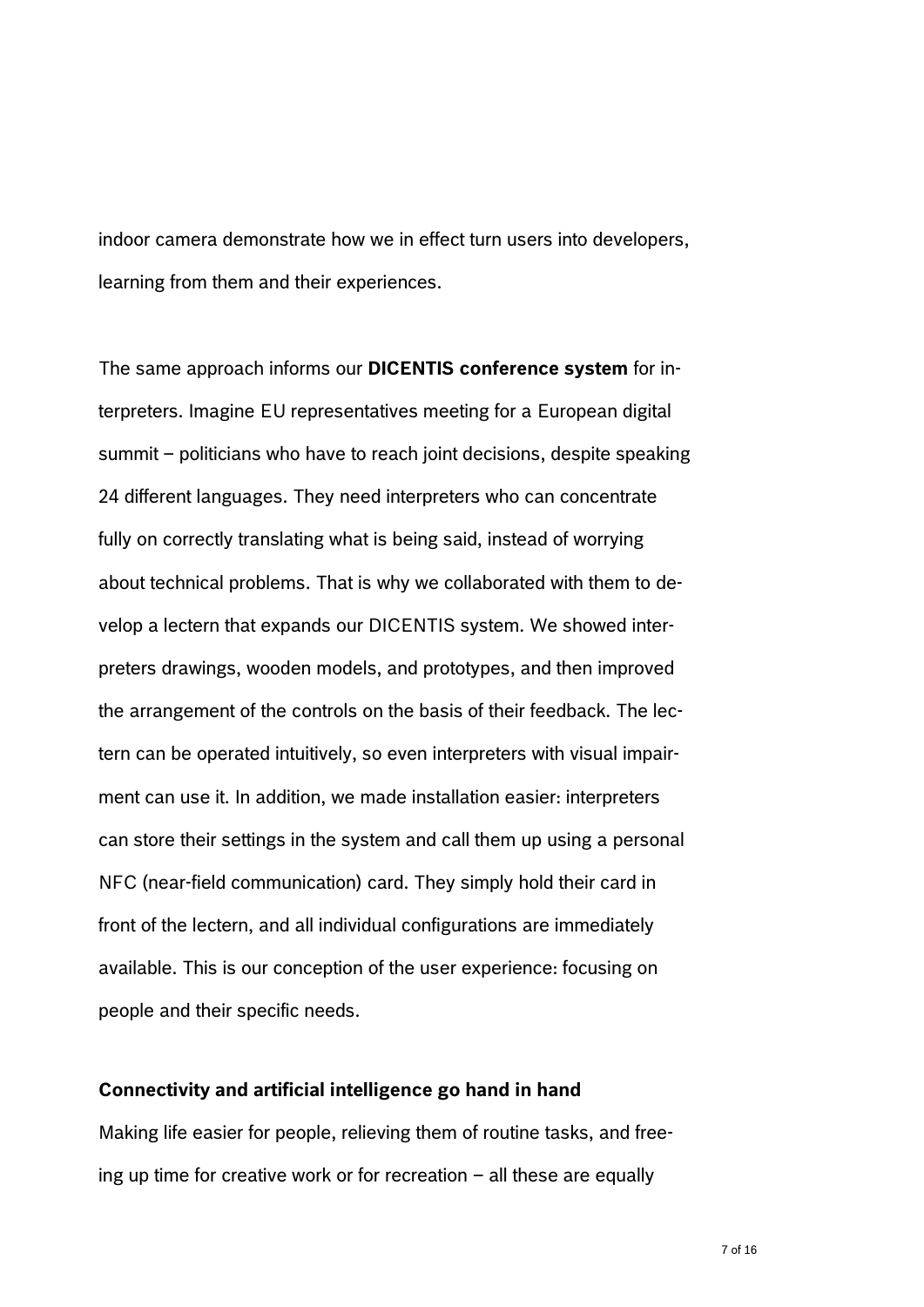what artificial intelligence, or AI, seeks to achieve. The whole world is talking about it – Bosch is making it happen. With the help of AI, machines can learn how to be smart and to anticipate; for example, by recognizing spoken language and images. This requires data evaluation and the connectivity of as many things as possible. Products first have to have connectivity before we can use AI to turn them into smart assistants. At all times, the aim is to make people's everyday lives better.

Even now, the number of road deaths has fallen, factory downtimes have decreased, life-threatening diseases can be detected more quickly and accurately, and machines are using less energy – and life in our homes is getting easier. These positive developments are attributable to an increase in technical assistants: in traffic, in manufacturing, but also in the home. This trend is set to continue with connected sensors, software, and services – and of course also with AI. In ten years, all Bosch products will either utilize AI themselves or will have been developed and produced using AI.

Our spending also attests to our confidence in this approach. By 2021, the **Bosch Center for Artificial Intelligence**, or BCAI for short, will have spent some 300 million euros on AI research and development. We founded the BCAI in 2017, and it already has 170 experts around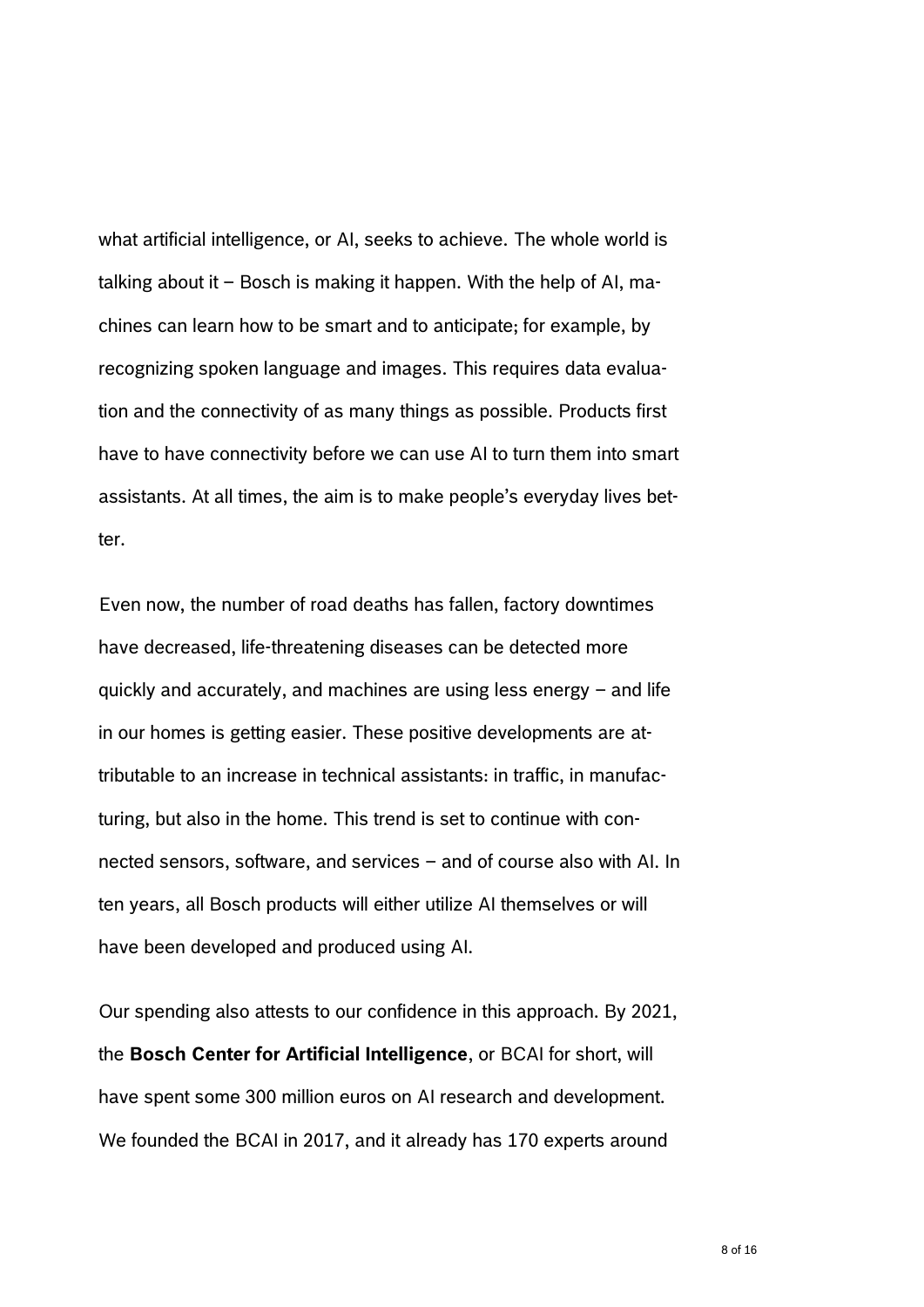the world – a figure we expect to climb to at least 400. They are currently working on some 80 development projects ranging from automated driving to applications in healthcare and manufacturing. Bosch has support here from its academic partners, the universities of Tübingen, Stuttgart, and Amsterdam. Right now I would like to provide you with some examples of services and systems from Energy and Building Technology – solutions that are connected via the internet of things and are moving in the direction of AI.

Today, more than 15 percent of interactions with **Bosch Service Solutions** customers are data-based. In other words, we're speaking about direct communication between things and machines with no human involvement. By 2021, we aim to increase this share of interactions facilitated by the internet of things to some 30 percent, and to as much as roughly 50 percent by 2025. Our Service Solutions division has also already piloted the use of AI. Specifically, we have used bots in customer communication, also known as **technical dialog systems**, which understand text input or even spoken language. They draw on background databases to find the right answer to each question. This process is more than a pure "if A, then B" logic based on predefined keywords. AI enables chatbots to determine the context and thus to properly classify misspelled or mispronounced words or those with multiple meanings. With this context-sensitive capability, bots can also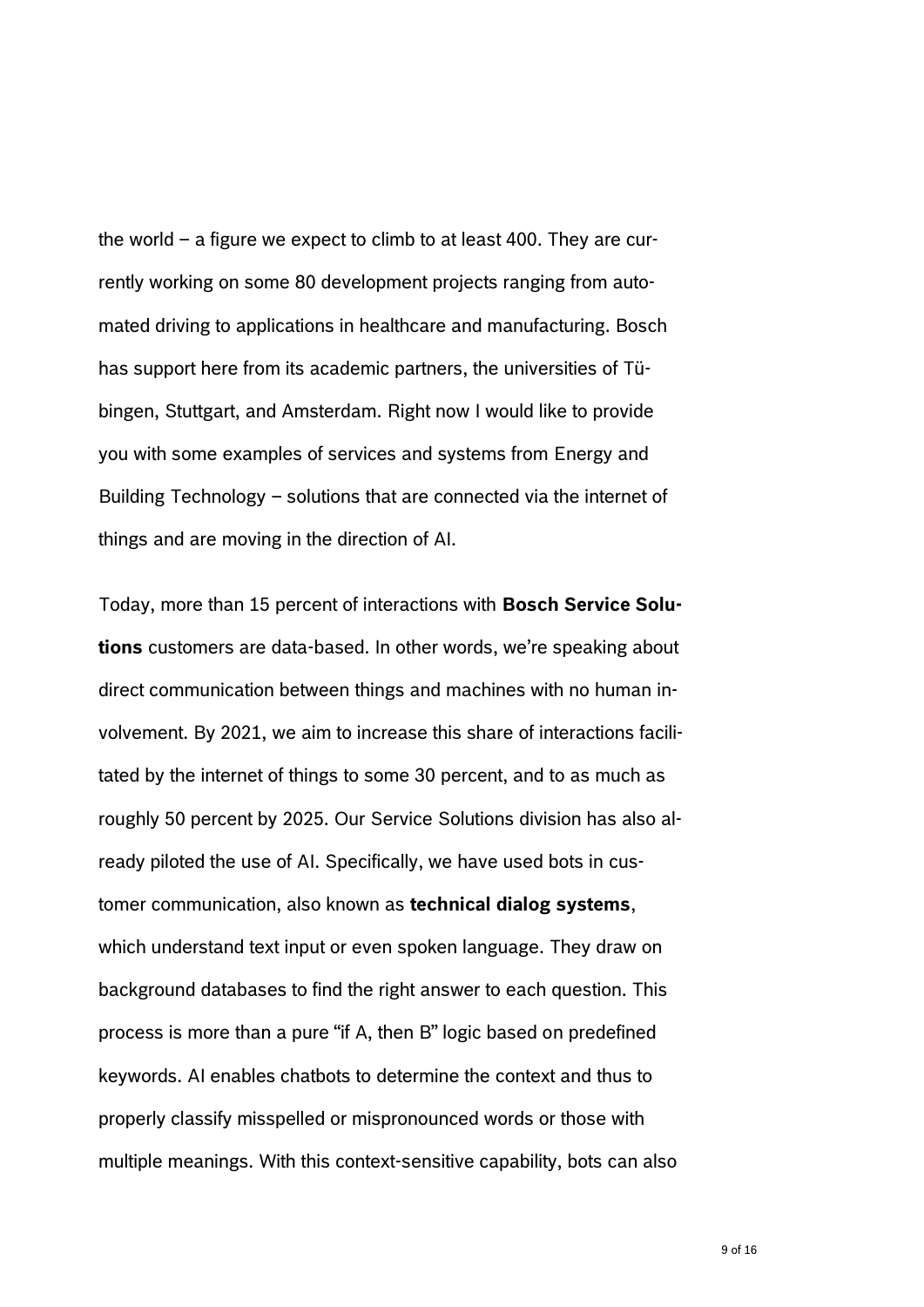assume "concierge functions," with which they can direct customers automatically to the appropriate contact person. Their software responds to customer behavior – this point alone makes bot solutions superior to pure search functions.

Nonetheless, this automated approach is especially well suited for answering simple and frequently asked questions, such as those about delivery times or tourist destinations. This frees up customer advisors so they can devote more time to complex or sensitive problems. We firmly believe that people will remain irreplaceable in service solutions. Take for example a serious road accident: in situations like this, a human voice is absolutely vital, in the truest sense of the word. Bosch will continue to rely on this element wherever empathy is required – for instance, in the eCall emergency call service, where specially qualified experts will be free to focus on exerting a calming influence on those involved in an accident. In the future, AI will be able to lend a hand as well. The analysis of sensor data, whether from tires, car seats, belt tensioners, or even external weather services, will deliver further key insights into the accident. It is conceivable that AI will provide emergency services with important initial information – not just about snow or black ice at the scene, but also about the probable severity of the injuries. Quick and comprehensive information can save lives.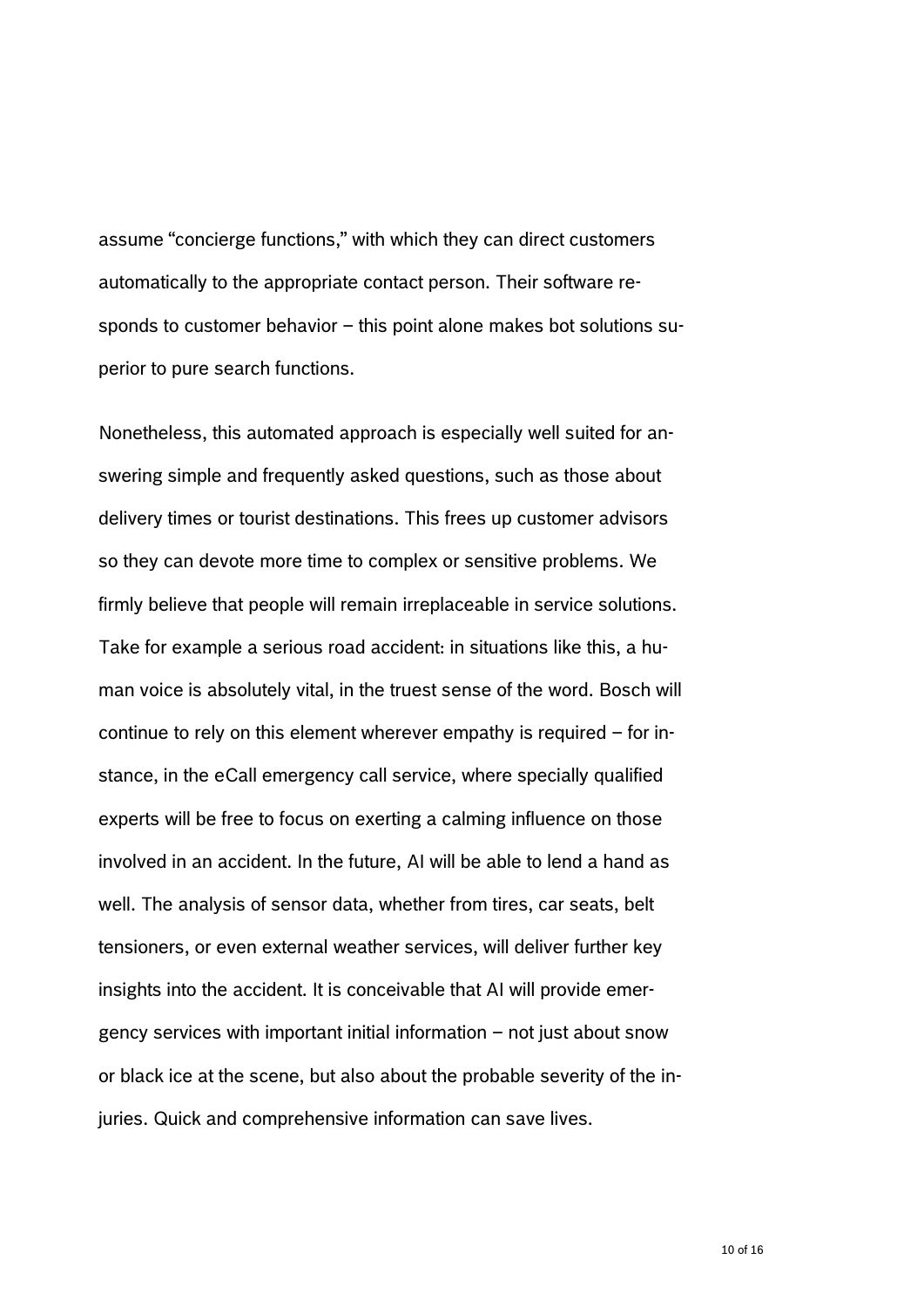Our **monitoring services** also improve safety and, more than ever, they are doing so over the internet of things. For example, we are connecting crucial areas and infrastructure in buildings. In Germany alone, some 40,000 elevators are connected to the Bosch Service Solutions control center. Such connectivity makes it possible to quickly free any people trapped inside one of them in an emergency.

In the logistics sector as well, we are employing sensor-based services. The demand for web-based monitoring services is continually rising – on the road, on water, and in the air. They help keep track of the condition and location of urgent deliveries of plasma, rare vaccines, easily perishable foods, or expensive smartphones. If a condition or location deviates from the norm, the control center is automatically notified right away. This benefits people by increasing security and convenience – and reducing waste.

Critical situations that could literally flare up call for **video-based fire detection** systems from Bosch Building Technologies. We plan to further expand this business area, which is one where we have high expectations of artificial intelligence. Special AI-based Aviotec cameras use intelligent image analysis to detect fires. Cameras pointed directly at potential problem spots detect flames or smoke within seconds. This is even faster than conventional smoke detector systems, in which the smoke has to first reach the detectors. If a fire starts on the floor of a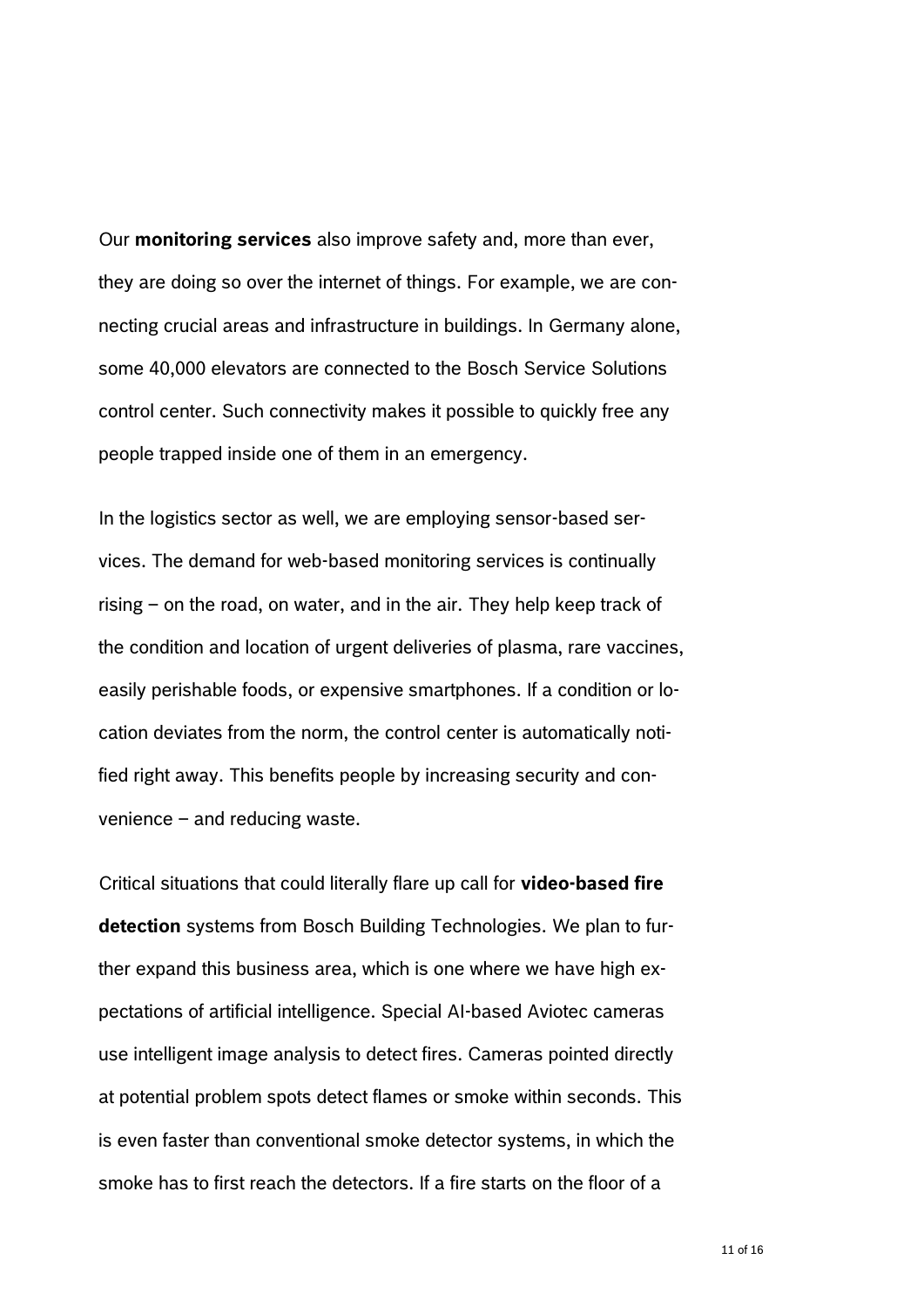hall with high ceilings, it can take minutes before the smoke reaches the actual detector. In contrast, the new intelligent cameras can detect smoke and flames right at the source – this resulting head start is decisive in limiting damage and perhaps even saving lives.

Beyond safety, our **smart home solutions** also help ensure the desired interior climate, comfort, and energy efficiency. This business is constantly growing. According to a study by Arthur D. Little and eco, the German market alone will be worth 4.3 billion euros by 2022, which means average annual growth of 26.4 percent. By way of comparison, the figure was just 1.3 billion euros in 2017. Connected solutions are becoming more and more popular in Germany's private homes, which the industry association Bitkom attributes in no small part to the spread of digital voice assistants. Straightforward voice control helps allay people's concerns about the technology. This year, Bosch integrated Alexa into its smart home system. This is AI based on connectivity and intelligent speech recognition. A security system that uses facial recognition to deactivate itself when an authorized user enters, or a window that closes itself based on a forecast of bad weather – this is what we see as the future of the smart home. To turn such ideas for homes into business opportunities, we need to spark occupants' enthusiasm for them.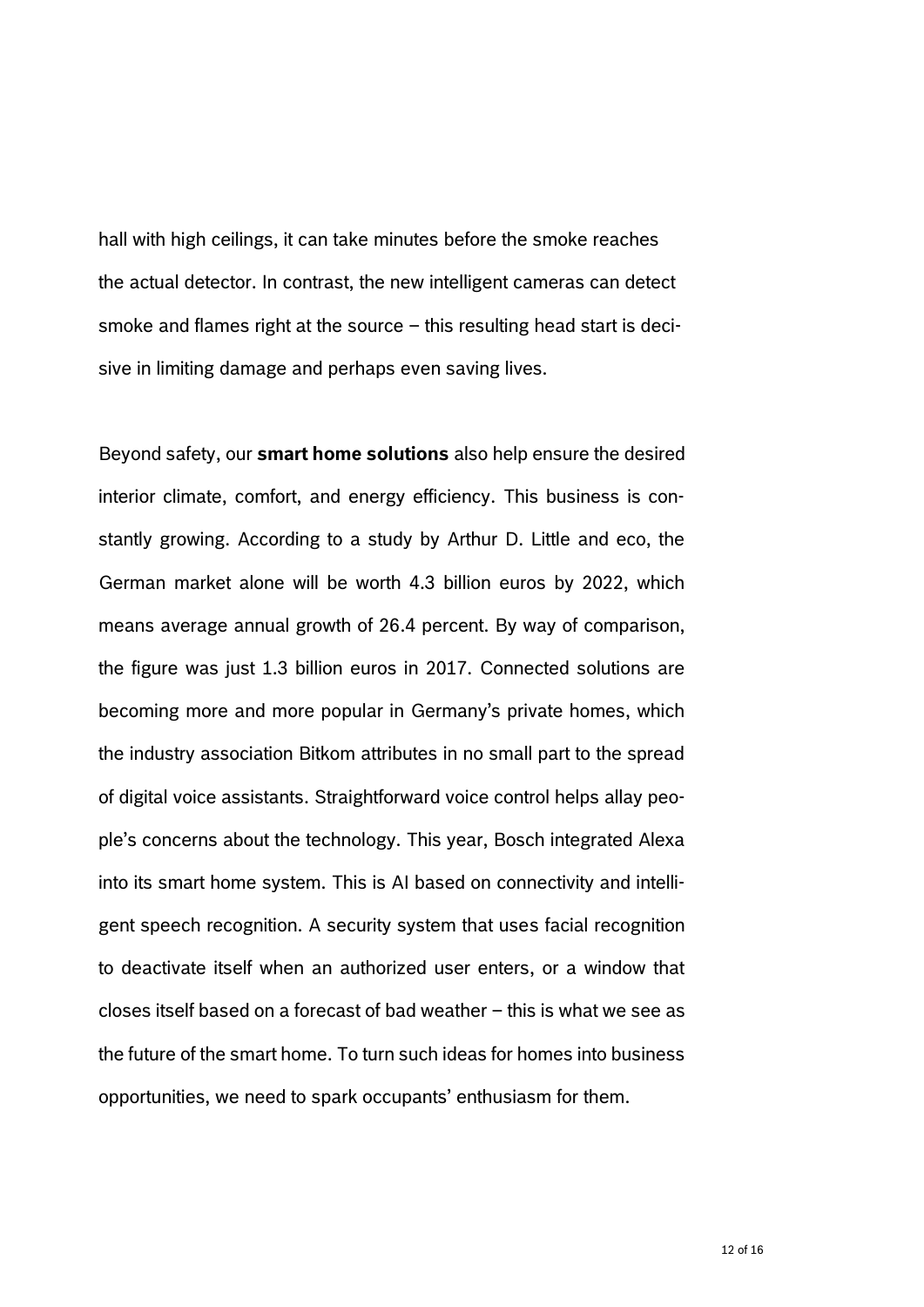One way in which we do so is with our **scenario manager**, one of the highlights at the IFA in Berlin this year. This is an app that lets users control all devices connected with the Bosch smart home system. It allows residents to quickly and conveniently take care of everyday tasks, such as turning off lights, heating, and electrical appliances when leaving the house. They can select one of the preset scenarios or program their own. Two of the preset scenarios are "Leaving the house" and "Coming home." Another is the "Good morning" scenario: running it raises the window blinds, turns on the hall light, and signals the heating system to adjust to the desired temperature in the bathroom. Meanwhile, in the kitchen, the kettle can start boiling water for a morning cup of tea thanks to its plug adapter. What enables the scenario manager to handle all this is the connectivity of as many devices as possible.

In the future, AI will take on a larger role in smart homes as well. The home will learn from specific behavior patterns of its occupants and be able to adjust itself to best meet their needs. Algorithms will detect if something does not fit an established pattern – such as a smart heating valve that registers unusually high energy consumption in the middle of the night. The valve reports the unusual event not only to the user, but to the heating system as well – which can then turn itself off to avoid water damage, sparing the customer high costs. We firmly believe that the benefits of AI will be so obvious that this will win over other home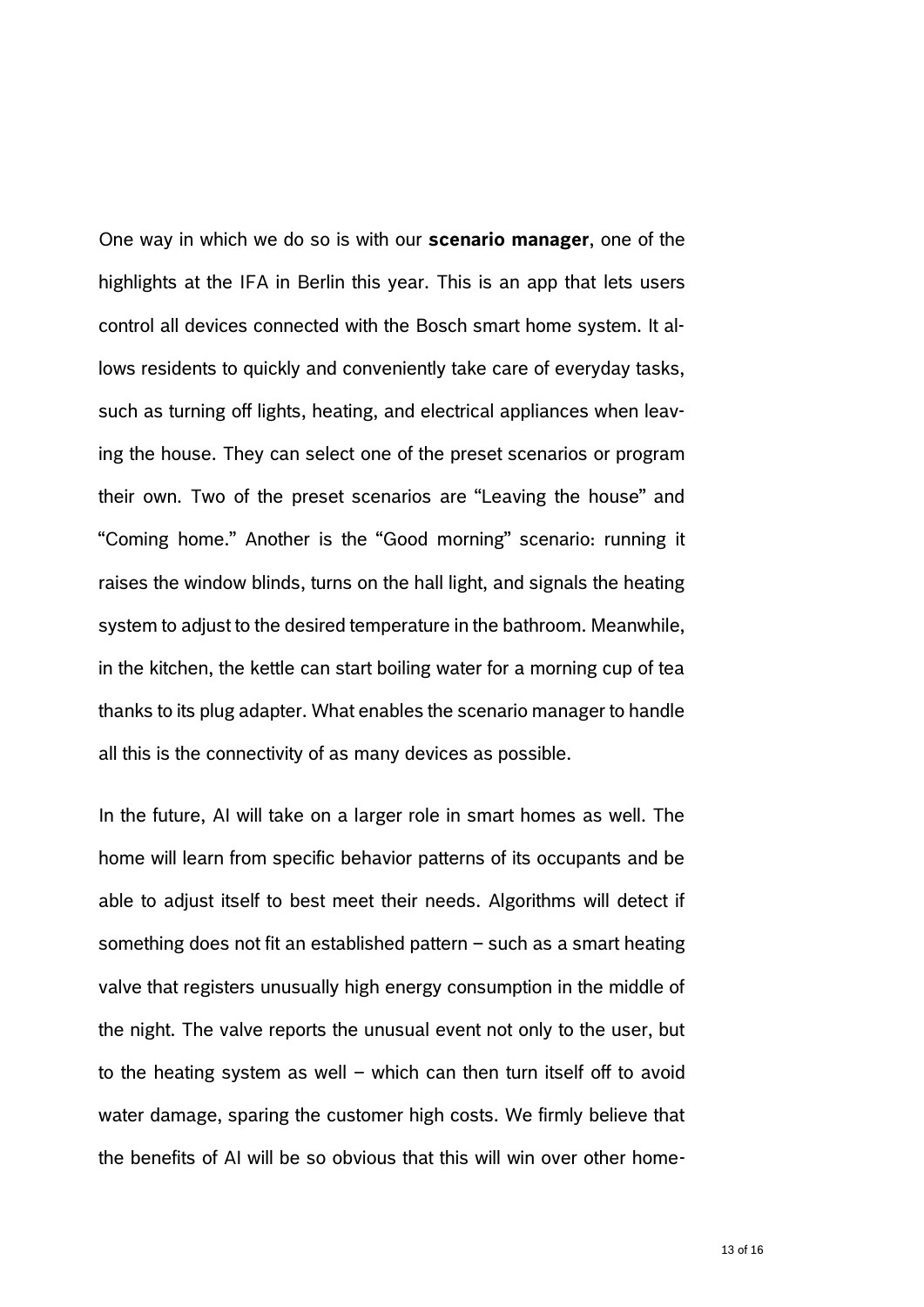owners to the smart-home idea. That is precisely why we are already working on artificial intelligence in the home, collaborating with partners inside and outside of Bosch.

# **Helping devices understand each other – platforms and interoperability**

Ladies and gentlemen, "together" is the keyword for a further strategic aspect that is important to us at Bosch: partnerships, platforms, and interoperability. The connected world is one in which many devices and services are in use, made by different manufacturers. We have to find a way to get these devices and services to become friends. They have to understand each other and be interoperable if they are to generate benefits for people.

In that vein, today I'd like to tell you about the latest addition to our IoT ecosystem, the startup **SAST**. SAST stands for Security and Safety Things GmbH. Established just a few weeks ago in Munich, the company is still small, but it has big plans. The startup is a wholly owned Bosch subsidiary, currently with 80 associates, that aims to shake up the market with software for security cameras. Its objective is to develop the world's first open IoT platform for security camera applications. The new app store should be online by mid-2019.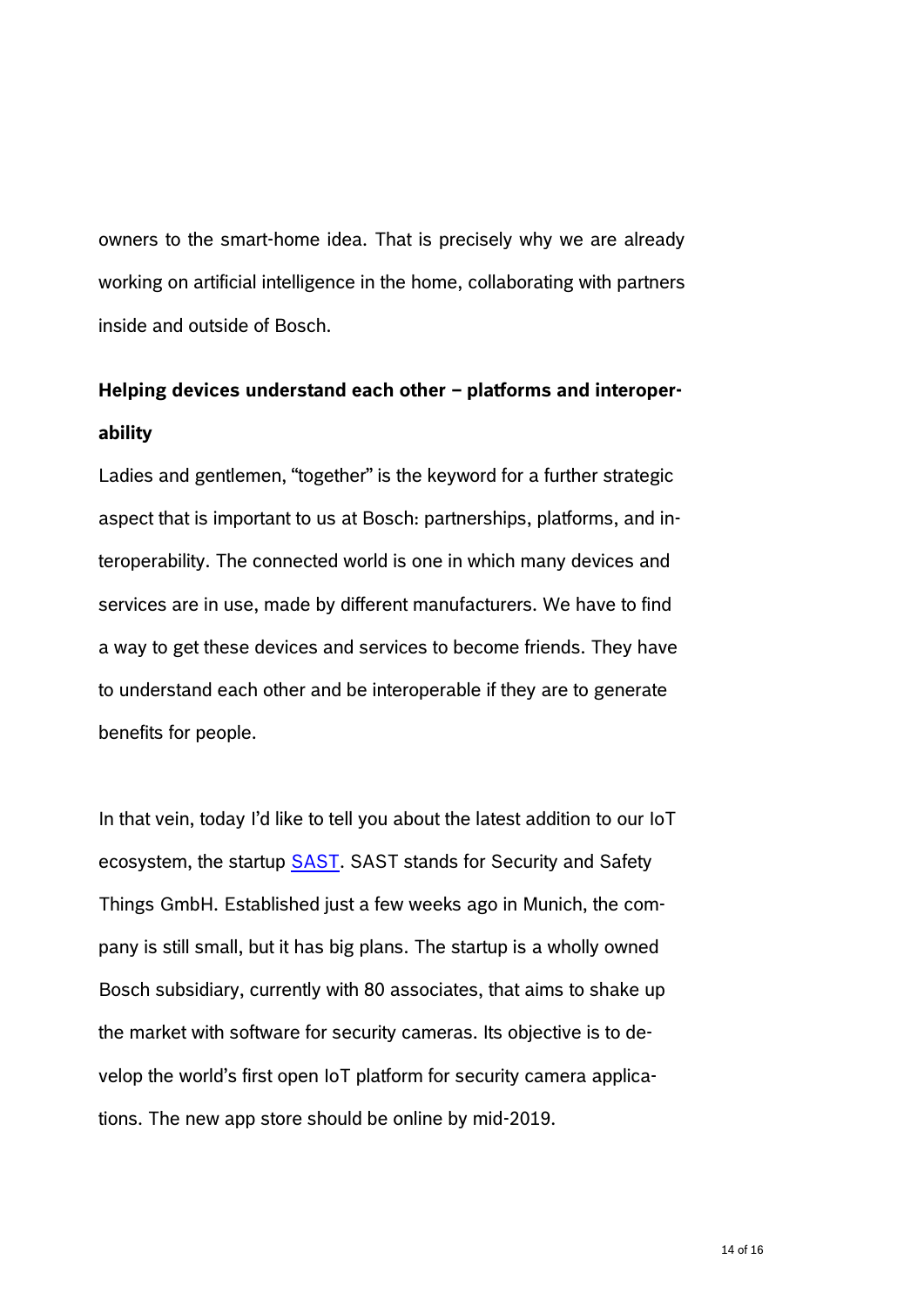Security cameras have become indispensable in areas with large crowds of people. They improve the safety of train stations, airports, stores, and office buildings. Cameras have also long served to help detect dangers early by supporting the analysis of movement patterns – another area where AI was put to use early on. Still, there's one challenge: as their software gets older, the cameras are getting "dumber." Even when new software is released, it is often incompatible with their specific hardware. Security cameras would thus be capable of much more if we regularly updated them with compatible software packages.

And this is where the new startup comes in. SAST provides the first operating system that can be used for programming and controlling different security cameras. That means no more multiple update versions for multiple software programs – one is enough. With this open and standardized operating system, SAST has achieved nothing less than the creation of a global marketplace for security camera applications. For new cameras, this means old software out, new software in: remotely, with no further adjustments, with no great fuss, and whenever necessary – throughout the camera's service life.

The new solution is being launched in a market that has been steadily expanding for years. In Germany alone, according to BHE, customers spent more than half a billion euros on security video technology in 2017, a 7 percent increase over the previous year. Manufacturers will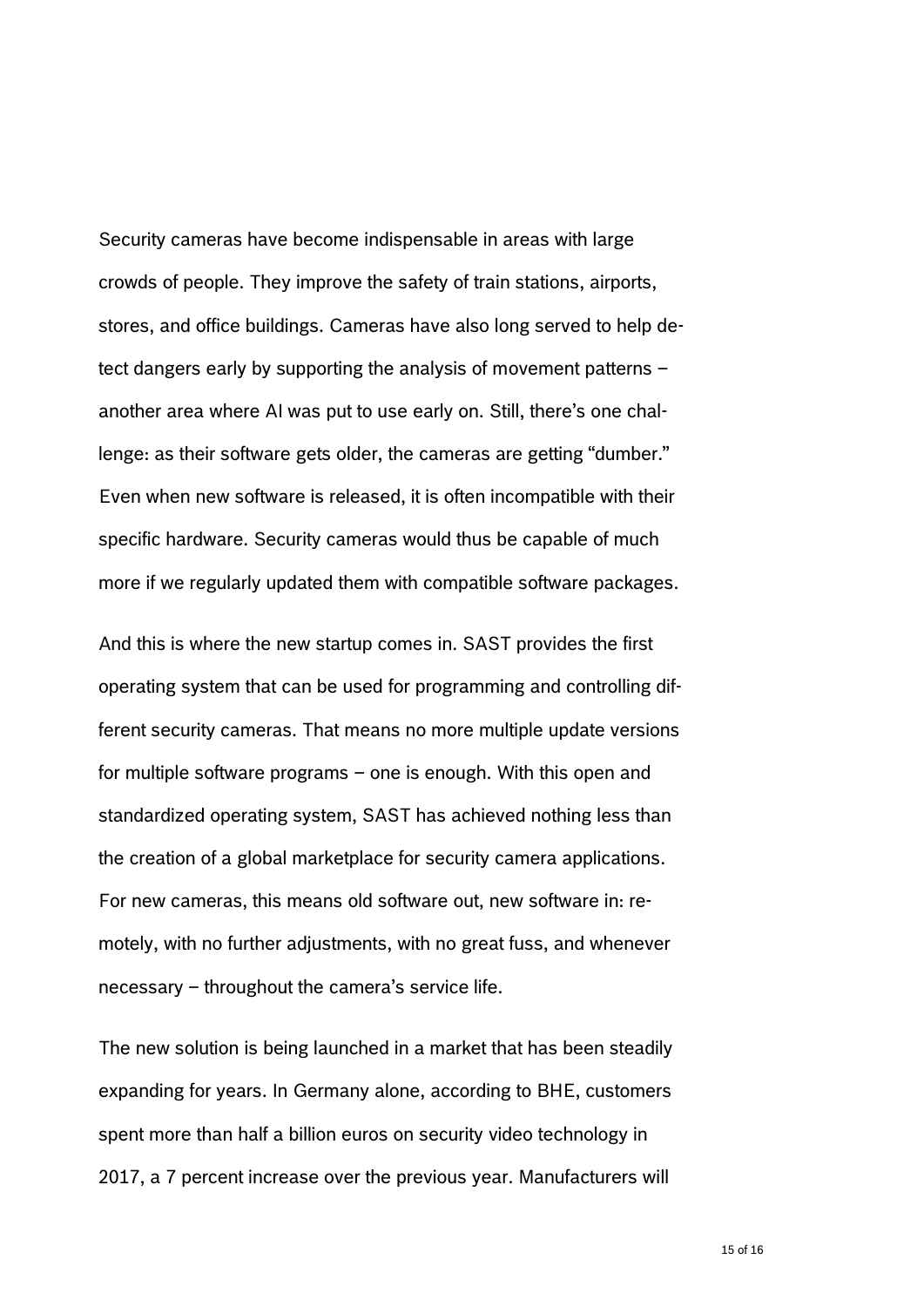deliver some 130 million security cameras around the world in 2018; compare that to 2006, when it was just 10 million (source: IHS Markit). It is for this growing market that we are creating the first uniform software development platform, which is sure to deliver benefits for all stakeholders.

Ladies and gentlemen, this news about our SAST project brings me to my closing remarks. It is an especially clear example of our strategy of investing in digital growth areas, and encouraging the emergence of new platforms in the process.

Finally, I'd like to announce a changeover in the leadership of the Energy and Building Technology business sector. From January 1, I will be passing the baton to Dr. Christian Fischer, and it is to him that I would now like to hand over.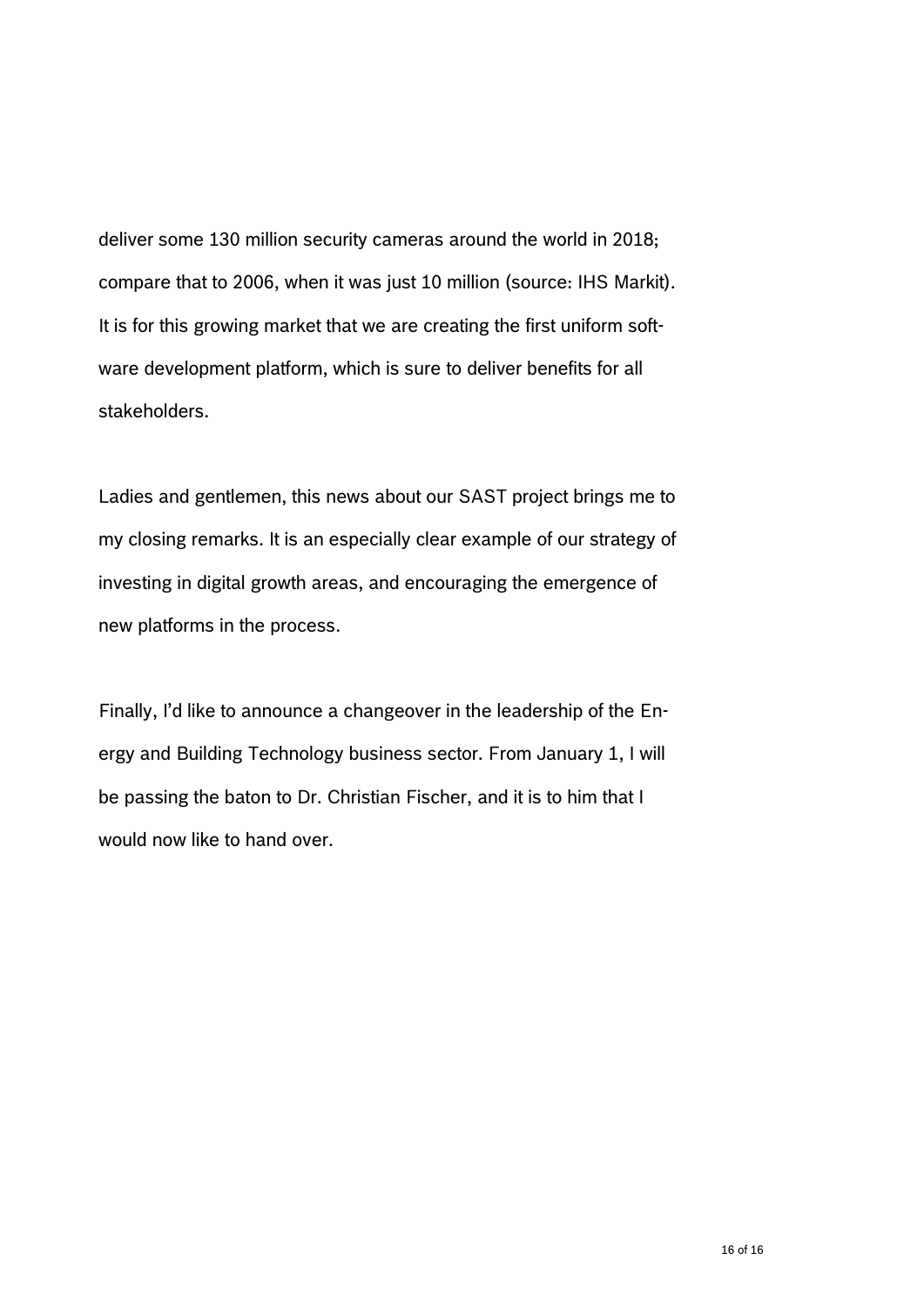

December 7, 2018 RF10829

## **Digital transformation –**

**a new mountain to climb**

Dr. Christian Fischer,

member of the board of management of

Robert Bosch GmbH since October 2018,

speaking at the Energy and Building Technology

business sector press event,

on December 7, 2018

Check against delivery.

Robert Bosch GmbH Postfach 10 60 50 70049 Stuttgart

Corporate Communications and Brand Management E-mail vorname.nachname@bosch.com Phone: +49 711 811-xxxx<br>Fax: +49 711 811-xxxx +49 711 811-xxxx

Senior Vice President: Dr. Christoph Zemelka www.bosch-press.com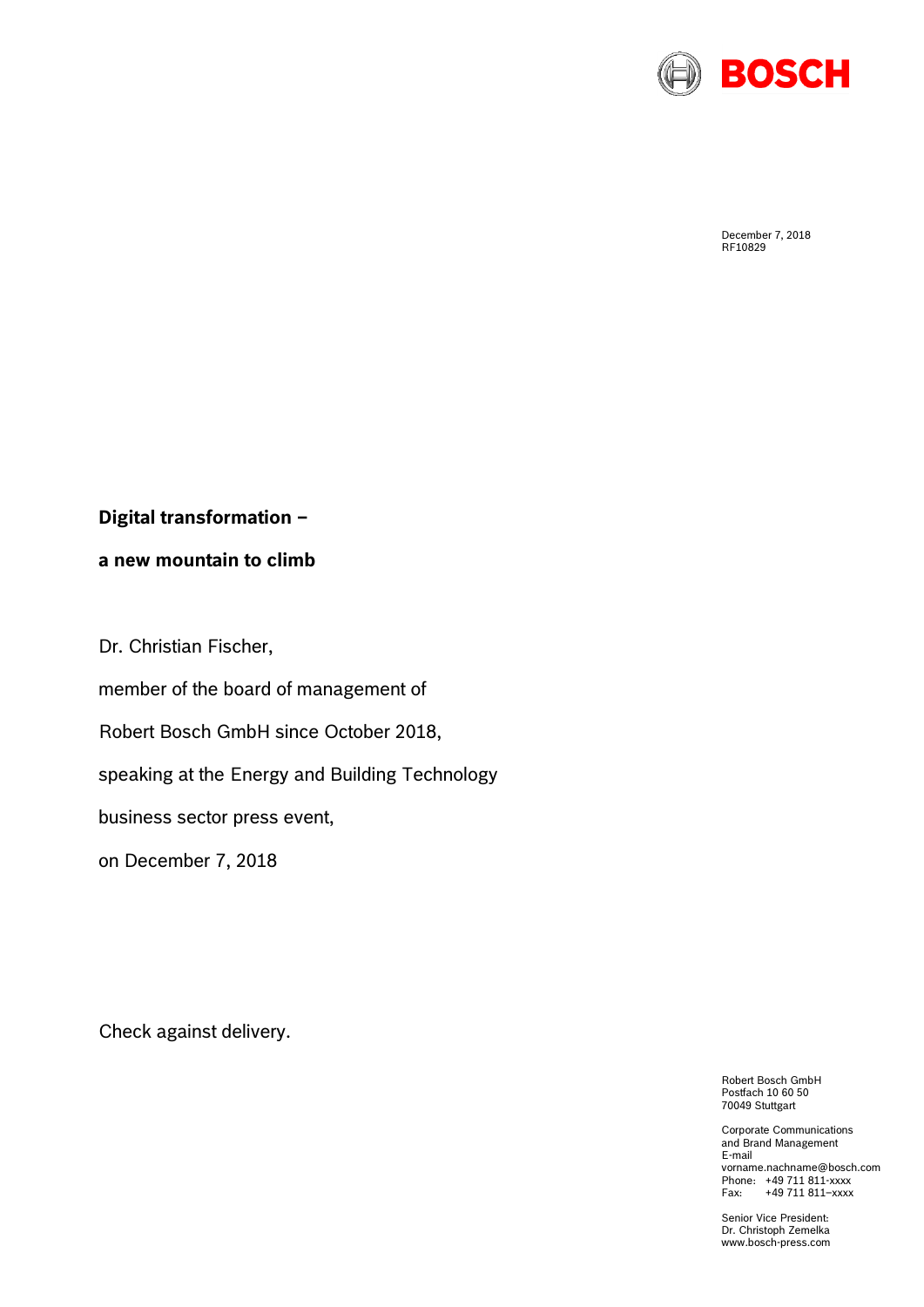Thank you, Mr. Hartung…

… for your kind words of introduction. So, I'm the new guy here – so new, in fact, that it would be too early for me to make any definite, agenda-setting predictions about the future of the Bosch Energy and Building Technology business sector .

And as a native of the maritime city of Hamburg, I However, as someone with a passion for mountain hiking, I would also say that we're in the middle of digital transformation, a task that's like climbing a mountain for the first time. It demands that we seek out new and untested tracks and routes. This will call for a clear view, good equipment, a solid walk, and some bold moves last but not least, a strong support team. Having the right women and men in the team is essential.

Staying briefly with this image it certainly applies to the present situation. What Bosch brings along to an expedition like this is a deep and di-verse knowledge of the world of things. Bosch has a wide-ranging expertise that spans different domains and connects many different areas, such as cars with homes.

I am always amazed by this company's 130-year history of innovation. As a new member of the board of management, I hope to be able to help roll out new developments in the years to come. The vision we all follow is embedded in our strategic imperative "Invented for life."

Here, at Bosch Energy and Building Technology, this is a pledge that we are now starting to fulfill. Mr. Hartung has just described the products and solutions that will enable us to do this. As a believer in credible visions, I will continue to work very hard in this direction. Bosch was visionary enough to focus on digital transformation at a very early stage. . It is more than ten years ago since Bosch began exploring the opportunities, offered by the internet of things. And the benefits of this technological head start are starting to show:

- a host of connected products and devices
- our own IoT platform, and
- a range of applications in the field of artificial intelligence.